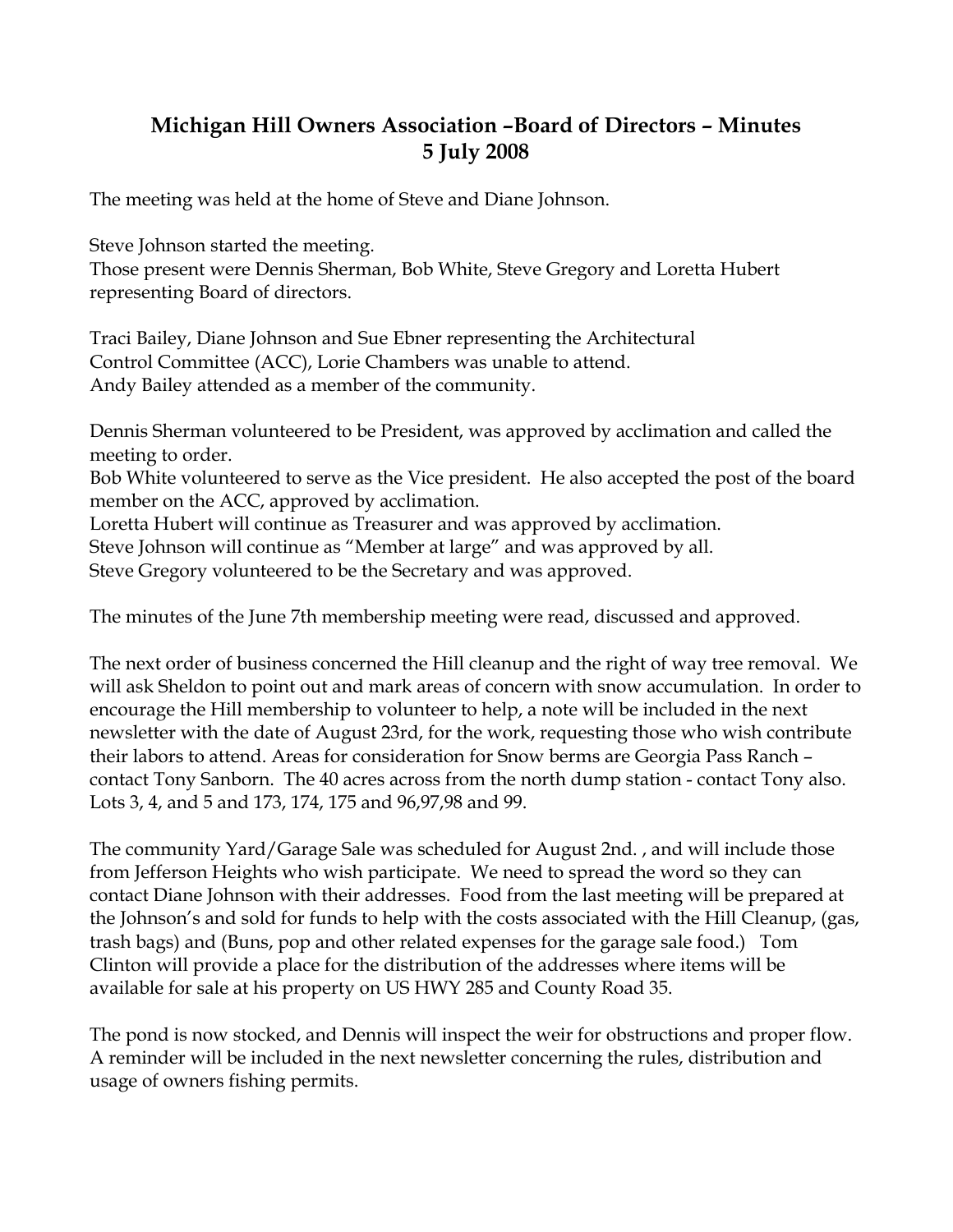The spraying of the right of way for weeds is being addressed to achieve the best results as soon as possible. Steve Johnson is arranging this.

The number of lots for sale in the area was a matter of concern. The harsh weather this last winter may be a big factor in some of the residents' decision to sell. We need some feed back from our members.

The date for the next Annual meeting was moved back 1 week (June 13, 2009) to allow more part time residents to attend. The 2008 date may have been a little too early for full representation. Approval was unanimous.

The Cell Tower issue was again addressed. Loretta found some interesting illustrations of more attractive towers. Bob mentioned the county's reluctance to approve new installations. Steve G. related that the situation with the emergency this winter encouraged the commissioners and tower providers to rethink the availability of cell service in the area. Some new towers have been approved. New technology and coverage options may improve the feasibility of better coverage of the Hill and not just 285. Further discussion may be warranted to achieve a consensus among all the residents of the entire area.

Loretta presented a Treasurer's Report that all current bills are paid with the up to date expenditures for plowing snow, grading the roads and gravel. She reported that 20 members were still in arrears for the 2008 dues. 2nd Notices will be sent as of July 1 to inform them of the lien placement. Discussion of the situation led to a suggestion to call the owners and offer a payment schedule for a period of time to lessen the burden of liens or foreclosure for some of the older, larger accounts. Dennis and Loretta will handle this task.

The suggestion was made by Sue to update our bookkeeping to QuickBooks after the audit. The purchase and data transfer was discussed and approved by all present. It was suggested we present the ledger on the web site for general information to all the members. Approved.

Board meetings were tentatively set for Sept. 13, 2008, Dec. 6, 2008, and Mar. 7, 2009 if no conflicts come up.

Architectural Control Committee:

The committee agreed to have 3 members give consent for any approval needed for member's requests. This should eliminate any conflict that may present itself in the future. This may involve more time in evaluating requests but will give members a clear understanding of the rules and the process.

Specific requests discussed.

Lot # 104 Lori Chambers 6/24/08 request for a shelter for a windbreak and cover from rain. County permit not required. Size and function as stated. Permanent framework.